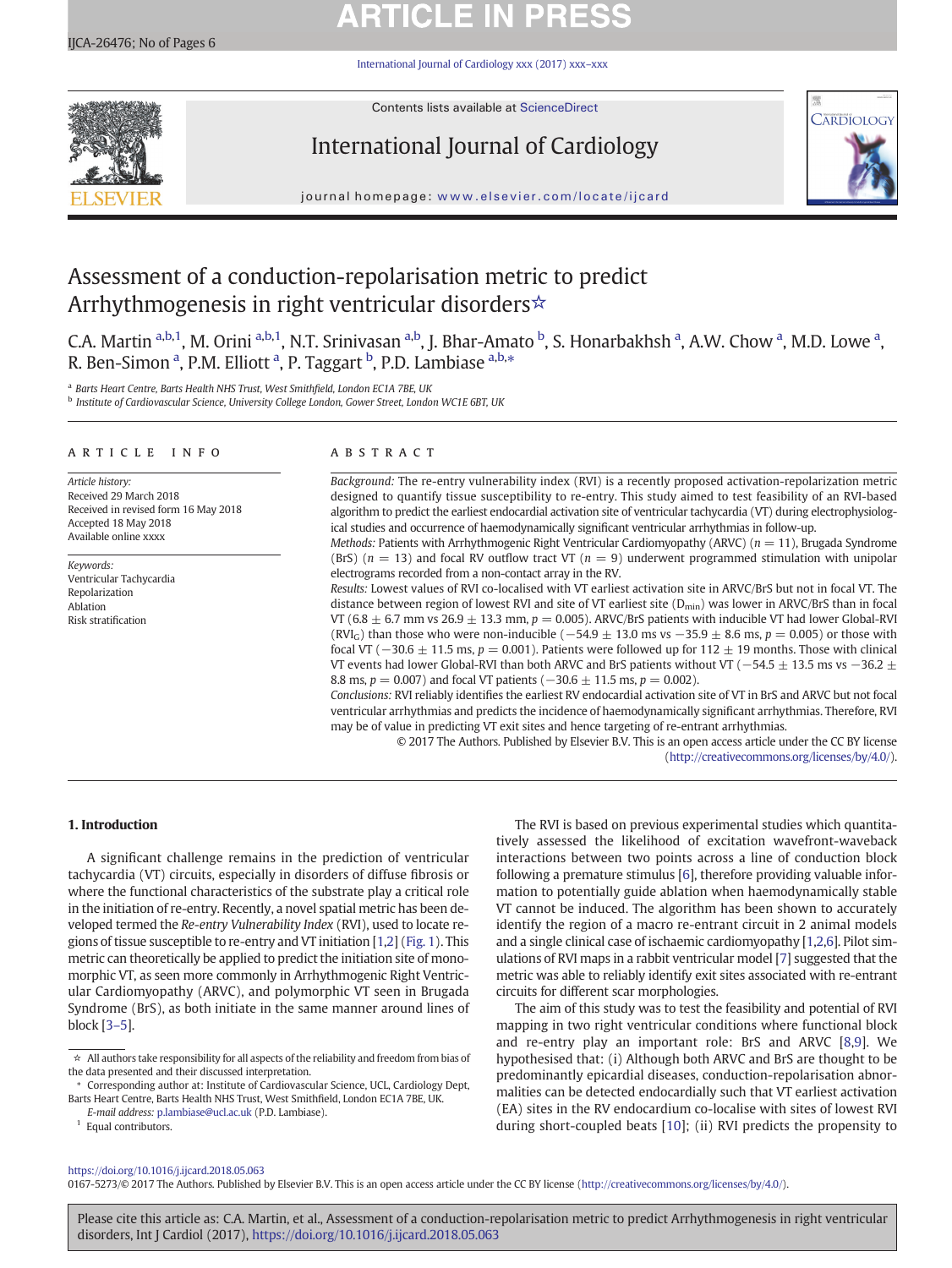<span id="page-1-0"></span>

Fig. 1. The RVI metric in the case of block (A) and re-entry (B). Stylised action potentials are shown during steady state pacing (S1) followed by a short coupled premature beat (S2). As shown in the top panels, the wave-front travels from a proximal (P) to a distal (D) site. During the S1 beat the wave-front conducts from the proximal to the distal site along a direct short path. However, during the S2 beat, the wave-front is blocked in the vicinity of the proximal site; it travels around a line of block and back towards the proximal site. In the first case (A), when the wave-front arrives at the distal site, the proximal site is still refractory, i.e. AT<sub>d</sub> < RT<sub>p</sub>, and the re-entrant wave-front is blocked. In the second case (B), when the wave-front arrives at the distal site the proximal site has regained excitability, i.e.  $AT_d > RT_p$ , enabling the wave-front to conduct and initiate re-entrant ventricular tachycardia (VT). The RVI is the interval between proximal repolarization (RT<sub>p</sub>) and distal (adjacent) activation (AT<sub>d</sub>) (shadowed area). Small or negative RVI values will enable a higher probability of re-entry.

haemodynamically significant ventricular arrhythmias during followup. We elected to analyse data from a retrospective series of Brugada and ARVC patients with long term follow-up who had undergone clinical and mechanistic EP studies utilising non-contact mapping of the right ventricle to test these hypotheses.

### 2. Methods

### 2.1. Ethics statement

The research was approved by University College London Hospitals Ethics Committee A (08/H0714/97) according to the 1975 Declaration of Helsinki. Prior written informed consent to participate in this study was obtained from all participants.

### 2.2. Patient selection

38 patients aged 18–65 years were prospectively recruited to participate. Inclusion criteria: Diagnosis of ARVC by modified task force criteria (including familial or genetic criteria) or BrS based on type I ECG pattern (either spontaneous or provoked) with one of the following: documented VF, polymorphic VT, syncope or a family history of SCD. Patients with benign RV outflow tract (RVOT) ectopy or VT were the control cohort. All patients underwent detailed assessment with resting ECGs, signal averaged ECGs (SAECG) and echocardiography/MRI, and had stopped anti-arrhythmic medication for 5 half lives pre-EP study.

Following electrophysiological study (EPS), all patients had at least 50 months of follow up (mean  $= 112 \pm 19$  months). Patients were seen annually with clinical assessment, resting ECG, 24 h tape or device interrogation and serial imaging if appropriate. A clinical arrhythmic event was defined as VF or haemodynamically unstable VT either terminating spontaneously or by anti-tachycardia pacing (ATP) /ICD shock.

The RVOT VT group had normal resting ECGs and SAECGs, only unifocal ectopy or VT, structurally normal hearts on echocardiogram/MRI and no family history of SCD. In order to minimize the likelihood of a patient with their first presentation of hitherto clinically silent cardiomyopathy or channelopathy being mis-assigned a diagnosis of benign RVOT ectopy, focal VT patients were excluded if they had a recurrence of ventricular ectopy/tachycardia post ablation. All RVOT patients included in this analysis had normal ECG and cardiac imaging with no recurrence post focal ablation and no progressive ECG or imaging changes over time.

#### 2.3. Genetic testing

Whole blood samples were obtained from participating BrS and ARVC subjects. Genomic DNA was extracted using a commercially available DNA extraction kit (QIAamp DNA Blood mini kit, Qiagen). ARVC cases were screened for mutations in desmoplakin, plakoglobin, plakophilin-2, desmoglein-2 and desmocollin-2, and BrS cases for mutations in SCN5A.

## 2.4. Electrophysiological mapping

The procedure for non-contact mapping has been previously described [[11\]](#page-5-0). The 64 electrode non-contact array (St Jude Medical, USA) was placed in the low RVOT to map the RVOT and RV body via the left or right femoral vein under conscious sedation and was positioned within 4 cm of the endocardial surface to obtain accurate non-contact unipolar electrogram data.

Programmed stimulation was performed from the RV apex. Three minutes of steady state pacing at 600 ms coupling intervals was followed by an electrical stimulation protocol, consisting of an 8 beat train of pulses  $(S_1)$  at 600 ms coupling interval followed by a single, premature stimulus  $(S_2)$ . The  $S_1S_2$  coupling interval was reduced sequentially from 400 ms by 10 ms until ventricular refractoriness (VERP). A VT stimulation protocol followed, consisting of an 8 beat drive-train from the RV apex at 600 and 400 ms baseline cycle length followed by  $S_2$  until VERP or 200 ms coupling interval was reached. This was repeated for each baseline drive-train adding an  $S_3$  and  $S_4$  until VERP or 200 ms as per Wellens protocol.

### 2.5. Prediction of earliest site of endocardial activation during VT

The non-contact mapping data consisting of 256 unipolar electrograms were collected with a recording bandwidth of 0–300 Hz in all cases and measurements made with a filter band width of 0.1–25 Hz. Electrograms were exported and analysed using semi-automated custom software in Matlab (The Mathworks Inc., MA, USA) [\[12](#page-5-0)]. During pacing, the time from pacing artefact to the steepest negative deflection  $(dV/dt)_{min}$  was used as the local activation time (AT), while the time from pacing artefact to the steepest maximum deflection  $(dV/dt)_{max}$  was used to measure repolarization time independently of the polarity of the T-wave [\[13\]](#page-5-0).

The requirement for the initiation of a re-entrant circuit is that a wave-front of activation travelling along a line of block finds tissue that has already regained excitability, enabling its reactivation (see Fig. 1). The likelihood that this condition is met increases when the wave-front is slow (long AT) and the wave-back is fast (short RT). The RVI algorithm provides a point-by-point quantification of this principle, by measuring the difference between RT and AT at pairs of adjacent points throughout the myocardium.

The patient-specific location of the 256 ventricular sites from the clinical mapping system was used to create an RVI colour map. The RVI at each recording location  $i$ , RVI<sub>i</sub>, was calculated as the minimum difference between RT at site  $i$ (proximal) and AT at neighbouring sites  $j$  (distal) comprised within a 20 mm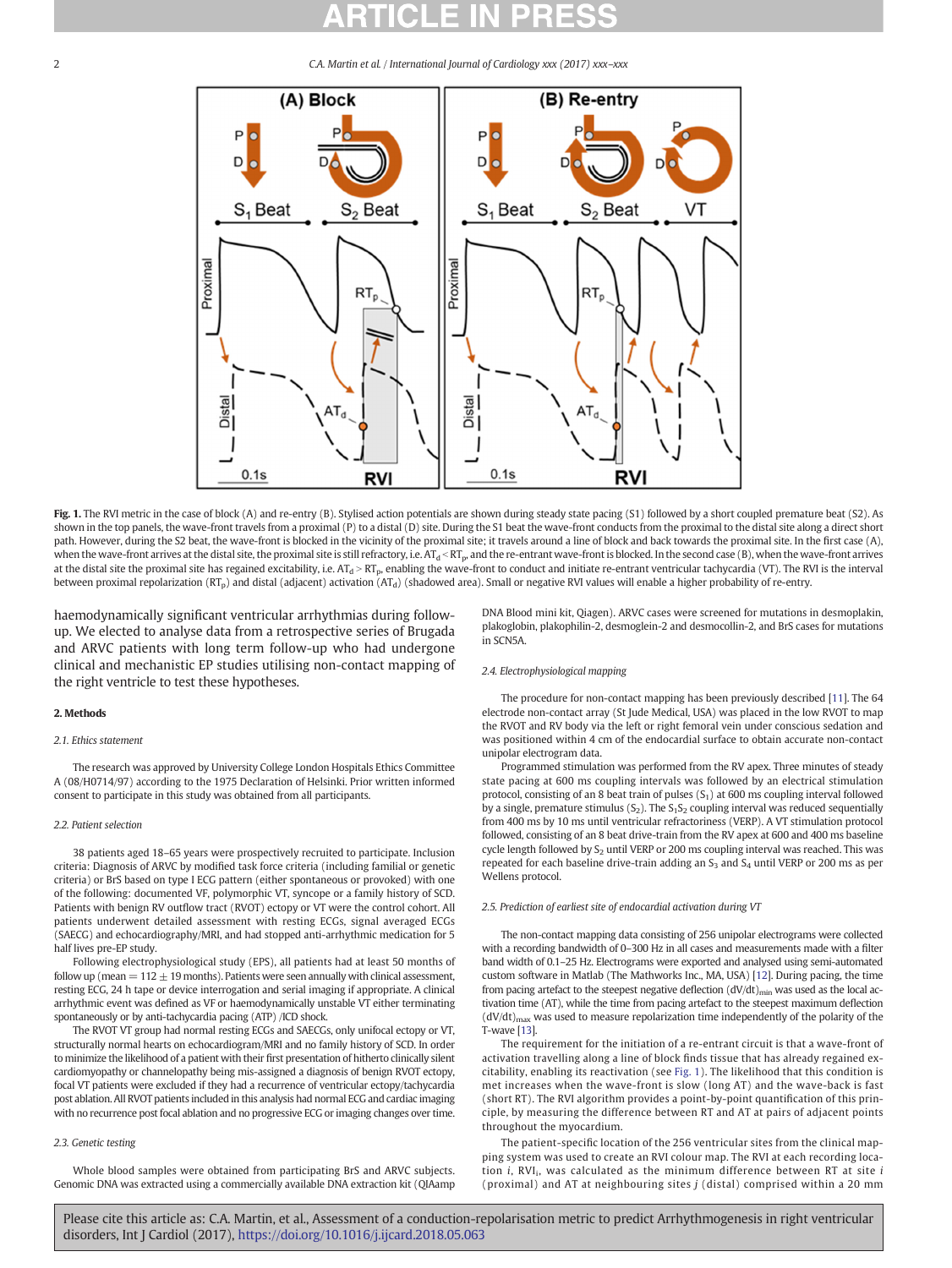$$
RVI_i = min_j (RT_i - AT_j)
$$
 (1)

The lower this index, the higher the probability for a wave-front travelling along a line of block to find excitable tissue ahead of it and initiate a re-entry. RVI for prediction of earliest site of endocardial activation during VT was calculated during a beat following electrical stimulation at a short-coupled interval  $S_1S_2$ , or where applicable  $S_2S_3$ , immediately preceding VT initiation. The site of earliest endocardial activation was identified from the analysis of all virtual unipolar electrograms and timed to the earliest minimum dV/dt on the isopotential map, ideally coinciding with a Q wave on the unipolar EGM. The distance  $(D_{min})$  between the region of lowest RVI (including the bottom 5% of all RVI values) and the region of earliest activation during VT (including sites that activated within 5 ms and that were located at  $\leq$ 15 mm from the site of earliest activation) was computed for each patient.

### 2.6. Assessment of RVI as a marker of global vulnerability to re-entrant arrhythmia

Since vulnerability to re-entry is mechanistically related to low RVI, the lowest RVI value may not only identify the most vulnerable sites within a given heart, but it may also be used to assess the patient's susceptibility to re-entrant arrhythmias. In this respect, comparing RVI across patients may be problematic unless RVI mapping is performed at the same cycle length in all patients. In fact, since RVI is based on activation-repolarization dynamics it inevitably shows a strong cycle length dependency [\[12](#page-5-0),[14\]](#page-5-0). This implies that RVI may potentially reflect a difference in the cycle length of the premature beat rather than probability of arrhythmia initiation itself. To reduce RVI cycle length dependency, we proposed a patient-specific RVI correction which consists of subtracting the median RVI (RVI<sub>med</sub>) from the minimum RVI (RVI<sub>10%</sub>) [\[15](#page-5-0)]. This correction is based on the hypothesis that the median RVI mainly reflects the inter-subject heterogeneity and cycle length dependency of repolarization. This patient-specific metric, termed Global-RVI ( $RU<sub>G</sub>$ ), was defined as:

$$
RVI_G = RVI_{10\%} - RVI_{med} \tag{2}
$$

Where  $RVI_{10\%}$  denotes the 10th percentile of the RVI distribution, a robust estimate of the minimum RVI. Note that by definition Global-RVI, RVI<sub>G</sub>, is negative, with more negative values indicating higher risk of developing ventricular arrhythmia. This metric has been formally tested for independence from pacing cycle length between patients using contact epicardial sock recording during cardiac surgery [[15\]](#page-5-0). Global-RVI was calculated from a single S<sub>2</sub> beat in each patient with  $S_1S_2$  coupling interval equal to 348  $\pm$  17 ms.

#### 2.7. Statistical analysis

The Wilcoxon rank-sum test was used to assess differences in  $D_{min}$ . Group differences in global RVI were measured with the Kruskal-Wallis test for multiple comparisons followed by post-hoc Dunn-Sidak test for pairwise comparisons,  $P < 0.05$  was accepted as statistically significant.

Standard box-plots were used to describe data distribution, where the central line is the median, the edges of the box are the first (Q1) and third (Q3) quartiles and the whiskers extend to the most extreme data points not considered outliers. Values lower than Q1-1.5\*(Q3-Q1) and higher than  $Q3 + 1.5*(Q3-Q1)$  are considered outliers.

### 3. Results

### 3.1. Patient characteristics

The clinical characteristics and genetic results of all study subjects (13 BrS (54% male, age 53  $\pm$  13 years), 11 ARVC (64% male, age 62  $\pm$ 12 years) and 9 focal RVOT VT (33% male, age  $51 \pm 8$  years)) are shown in Table S1. In the BrS patients, 2 had a VF arrest at presentation and 1 had unexplained syncope; 3 were diagnosed with a BrS type 1 ECG incidentally and the remainder were diagnosed through family screening. Six (46%) had a positive VT simulation study with induced sustained VT/VF. None of the patients who were non-inducible at EPS had a clinical event. 5 BrS patients (38%) had an ICD; 2 were implanted for secondary prevention in the patients with VF arrests and 3 were implanted for primary prevention following inducible VT at EPS and other high risk features (1 further patient with inducible VT declined ICD).

In the ARVC patients, 1 had episodes of sustained VT at presentation, 7 were diagnosed after investigation for palpitations and 3 were diagnosed through family screening. As well as the patient with clinical VT at presentation, another 5 patients had haemodynamically significant clinical events at follow-up: episodes of symptomatic VT during follow-up that was either sustained in patients without a device ( $n =$ 2), or treated by ICD by ATP ( $n = 3$ ). Four patients (36%) had a positive VT stimulation study; all 4, plus a further 2 who had been negative at EPS, were the patients with clinical events. Five (45%) ARVC patients had an ICD; this included the patient with VT on presentation who was implanted as secondary prevention. Four others had primary prevention devices.

During follow-up, patients with BrS did not routinely receive antiarrhythmics, apart from one of the patients who had a VF arrest, who received a beta-blocker. Out of the 4 ARVC patients with VT, one received amiodarone and bisoprolol, two received bisoprolol and one received sotolol. Out of the 7 ARVC patients without VT, one received bisoprolol and the others did not receive anti-arrhythmics.

## 3.2. Prediction of VT locations

In 6 BrS (46%) and in 4 ARVC (36%) patients, VT was induced. A consistent feature seen in all cases was progressive slowing of conduction, followed by formation of an arc of functional conduction block on the RVOT endocardium. Lines of functional block evolved on a beat-tobeat basis. In 5 cases, the VT then degenerated to VF. Supplementary Figs. 2A and 2B shows an example of a BrS patient with initiation of VT after development of an arc of functional block during a VT stimulation study (subject 6).

[Fig. 2](#page-3-0) shows representative spatial distributions of AT during VT and RVI calculated during the  $S_1S_2$  pacing protocol before VT. The shortest values of RVI, which represent sites of highest susceptibility to reentry, co-localised with earliest activation point during VT in the ARVC (panel A) and BrS (panel B) patients where VT was initiated, but not in the patients with focal RVOT VT (panel C).

The distance between region of lowest RVI and region of earliest activation during VT,  $D_{min}$ , was significantly lower in BrS and ARVC than in focal VT (6.8  $\pm$  6.7 mm vs 26.9  $\pm$  13. mm,  $p = 0.005$ ) ([Fig. 3](#page-4-0)A).

# 3.3. Low global RVI values predict likelihood of both clinical and inducible arrhythmias

The  $S_1S_2$  coupling interval required for VT initiation was greater in those patients with clinical events (VF or haemodynamically unstable VT either terminating spontaneously or by anti-tachycardia pacing (ATP)/ICD shock) compared to those without clinical events (298.6  $\pm$ 54.1 ms vs 213.3  $\pm$  4.7 ms, p < 0.05). There was no significant difference in the routine clinical VERP estimation (217.8  $\pm$  22.5 ms vs 214.0  $\pm$ 14.5 ms,  $p = 0.61$ ) in inducible versus non-inducible patients. Of the patients with ARVC/BrS, those with inducible VT had significantly lower Global-RVI, RVI<sub>G</sub>, than those with no inducible VT ( $-54.9 \pm$ 13.0 ms vs  $-35.9 \pm 8.6$  ms,  $p = 0.005$ ) or those with focal VT ( $-30.6 \pm 1.6$ 11.5 ms,  $p = 0.001$  [\(Fig. 3\)](#page-4-0).

Patients were followed up for  $112 \pm 19$  months. Clinical events in our cohort included VF ( $n = 2$ ), haemodynamically unstable VT that terminated spontaneously ( $n = 4$ ) or was successfully treated by ICD with anti-tachycardia pacing (ATP) ( $n = 3$ ). Those with clinical VT events had lower Global-RVI, RVI<sub>G</sub>, than those without VT ( $-54.5 \pm 13.5$  ms vs  $-36.2 \pm 8.8$  ms,  $p = 0.007$ ) or than those with focal VT ( $-30.6 \pm 11.5$  ms,  $p = 0.002$ ) [\(Fig. 3\)](#page-4-0). Receiver operating characteristic (ROC) analysis shows that Global-RVI was able to accurately discriminate between BrS/ARVC patients with and without clinical VT events (Sensitivity  $= 0.90$ , Specificity  $= 0.79$ , Accuracy = 0.83 for  $RVI_G < -40.8$  ms) as well as between BrS/ ARVC patients with clinical VT events and patients with focal VT (Sensitivity = 0.80, Specificity = 0.89, Accuracy = 0.84 for  $RVI_G < -43.9$  ms) (Supplementary Fig. 3).

## 4. Discussion

The primary aim of this study was not to test the clinical utility of non-contact mapping in treating VT in BrS and ARVC but to use the data from patients with these conditions to test whether the RVI metric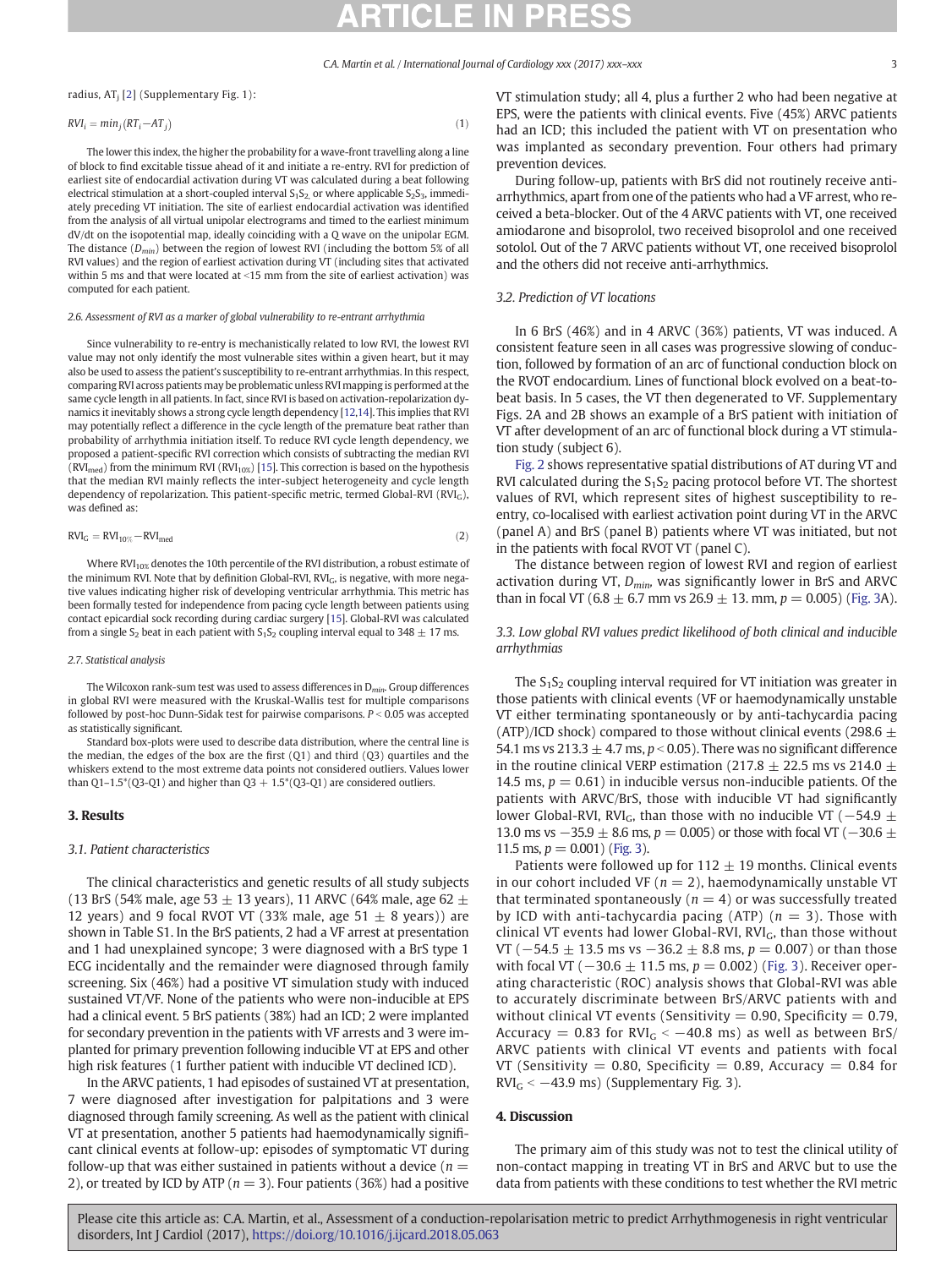<span id="page-3-0"></span>

has potential value. The results of this study provide further evidence that RVI localizes regions of high susceptibility to conduction block and re-entry, with lowest RVI values identifying the earliest endocardial activation site of re-entrant VT but not the origin of focal arrhythmias. RVI is mechanistically related to re-entry vulnerability and can potentially be integrated into any electro-anatomical mapping system. This could be of value in predicting sites to target for ablation or assess risk. These principles could eventually be developed with non-invasive high density ECG recording advances in the future for risk stratification. Another potential application of the method is to differentiate between a focal and a reentrant mechanism based on the  $D_{min}$  and Global-RVI, which may have consequences for the choice of therapy.

Importantly, low Global-RVI is associated with a propensity for clinically significant ventricular arrhythmias in this series. Furthermore, patients for which VT was inducible showed a lower Global-RVI than patients for which VT was not inducible, therefore confirming the hypothesis that RVI is mechanistically related to re-entry susceptibility and offers the possibility of identifying the most vulnerable regions to ventricular arrhythmia in patients with hemodynamically unstable or non-inducible VT by simply performing electrical stimulation with a short coupling interval.

Although the pathophysiological processes in BrS and ARVC are different, they both exhibit a diffuse fibrotic substrate and may harbour a number of different conduction channels that support re-entrant circuits with multiple potential exit sites [[4,9,16,17](#page-5-0)]. Local re-entry in these regions of scar can either initiate stable VT as in ARVC or degenerate into VF - this may be determined by the restitution properties of the tissue and probabilities of heterogeneous conduction-repolarisation changes promoting wavebreak [\[4,18](#page-5-0)]. Despite predominantly epicardial pathophysiology, the RVI metric successfully identified the earliest endocardial activation sites. This is most probably because the RV wall is only 3–4 mm thick, such that endocardial electrophysiological properties may give an indication of epicardial pathology. Furthermore, in the presence of epicardial disease it is plausible that the endocardium may be critical in promoting VT/VF by serving as the destination point for initiating re-entry after a line of block arises across the wall parallel to the epicardium. Previous work from our group has shown that both BrS and ARVC are distinguished by marked endocardial incremental conduction delays even in the absence of detectable fibrosis on imaging, indicating that functional electrophysiological changes are critical to the initiation of VT, especially early in the disease process [[3](#page-5-0),[18\]](#page-5-0). In a detailed ex-vivo analysis of a BrS patient's heart, the arrhythmia originated

# **A. ARVC Patient** RVI (ms 360 140 320 120 280 100 **B. Brugada Syndrome Patient** RVI<sub>(ms</sub> 200 140 180 120 ₫ 160 100 140 **C. Focal VT Patient** RVI (ms) ms 320 80 280 60 240 200

Fig. 2. Spatial distributions of RVI measured before VT (left) and AT maps during VT (right) from representative patients with ARVC (A), BrS (B) and focal VT (C), demonstrating co-localisation of regions of lowest RVI (red) with earliest endocardial activation during VT (red) apart from in C. (For interpretation of the references to colour in this figure legend, the reader is referred to the web version of this article.)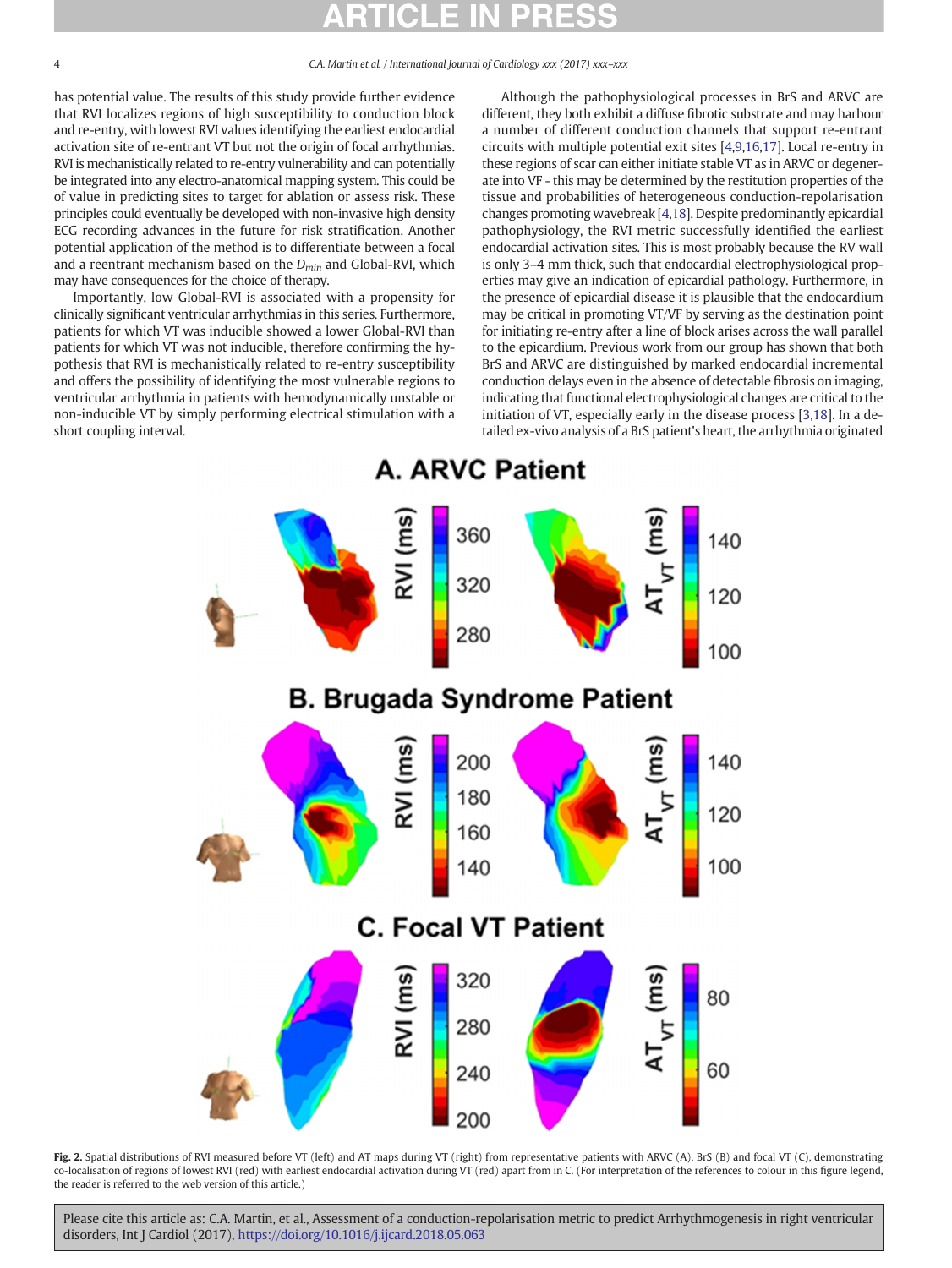<span id="page-4-0"></span>

Fig. 3. (A) The distance between the region of lowest RVI and the region of earliest activation during VT, D<sub>min</sub>, was significantly lower in BrS and ARVC than in focal VT. (B) BrS/ARVC patients with clinical VT events had lower Global-RVI, RVI<sub>G</sub>, than those without VT or than patients with focal VT. (C) Patients with ARVC/BrS with inducible VT had significantly lower  $RV$ I<sub>G</sub> than those with no VT or than patients with focal VT. Mean  $\pm$  standard deviation of data distribution are reported above each box, while the number of patients per group is reported on the bottom of the panel.

in the endocardium of the RVOT, confirming that electrophysiological abnormalities extend beyond the subepicardial region [[4](#page-5-0)].

Furthermore, risk stratification for the inherited arrhythmic conditions remains challenging in ARVC and BrS with a number of proposed risk markers [\[19](#page-5-0)–21]. The RVI algorithm was able to distinguish between patients with ARVC and BrS who had haemodynamically compromising clinical arrhythmias over nearly a decade of follow-up, as well as separating re-entrant from focal VT. This index could thus potentially be applied to risk stratify ARVC/BrS patients to target ICD prophylaxis or indeed give an indication of early cardiomyopathic process in RVOT ectopic cases. Development of software real-time signal processing could enable its integration into existing clinical EP systems to predict sites suitable for ablation.

# 4.1. Limitations

Although our cohort is small, we have a long period of follow-up data and our observed cardiac event rate is comparable with other large registries. For example, from the FINGER registry [\[19](#page-5-0)] the annual cardiac event rate in BrS patients was 7.7% in patients with aborted SCD (10.7% in our cohort) and 0.5% in asymptomatic patients (0.8% in our cohort). In a registry of ARVC patients [\[22](#page-5-0)], 48% had events over a 3 year follow-up, i.e. 16% annual event rate, irrespective of their initial presentation (5.8% in our cohort).

Simultaneous multi-site cardiac mapping was performed using a non-contact mapping system that has been proven to be accurate for both activation and repolarization measurements within 4 cm of the array [\[11,23\]](#page-5-0). Non-contact mapping has been widely used in the mapping of VT, and has been validated for use in the RVOT [[23\]](#page-5-0). However, future studies using novel multi-polar contact catheters are needed to confirm our results.

We utilised a cohort of BrS and ARVC patients as these patients were attending for clinical EP studies using the array catheter. In patients with non-sustained or haemodynamically compromising VT, the use of global mapping enables activation, repolarization and scar information to be collected over the entire ventricle in a single beat, and therefore this strategy was critical to localise the VT earliest activation site and to perform RVI mapping.

We were only able to collect data from endocardial maps. Both BrS and ARVC have been described as predominantly epicardial diseases; however, the wall of the RVOT is extremely thin and previous studies have shown scar burden on endocardial mapping can inform prognosis and that endocardial ablation is successful in arrhythmia suppression in both these conditions [24–[26](#page-5-0)]. The RVI algorithm was able to locate the site of earliest endocardial activation in VT and predict the probability of inducible and clinical ventricular arrhythmias in our study. We hypothesize that the RV wall at the site of earliest endocardial activation is either involved in the initiation of the re-entry or is close to the exit site as the RV wall is very thin (3–4 mm) [[27\]](#page-5-0). However this remains speculative since confirmation of the VT isthmus by entrainment was not possible as the VTs were haemodynamically unstable, and current mapping technologies are unable to track electrical activity throughout the 3D cardiac structure to reveal the degree for epicardial-endocardial involvement in the initiation of VT in RV disorders. However, in 6 available ECGs the first VT beat had an ECG morphology consistent with an RV origin and the unipolar EGM (with a Q wave) at the site of earliest endocardial activation preceding or being on time with the QRS onset (Supplementary Fig. 4). We did not have MRI data available in the majority of patients to correlate the location of scar with the electroanatomical findings, which would be of interest in further studies. The ability of RVI to predict future clinical arrhythmic events is an interesting observation that needs to be formally tested in prospective cohorts.

# 5. Conclusions

RVI mapping proved effective in predicting endocardial VT earliest activation sites in this series of patients with right ventricular pathology as opposed to idiopathic ventricular ectopy. This supports the concept that RVI mapping could be of value in predicting sites of VT.

Supplementary data to this article can be found online at [https://doi.](https://doi.org/10.1016/j.ijcard.2018.05.063) [org/10.1016/j.ijcard.2018.05.063](https://doi.org/10.1016/j.ijcard.2018.05.063).

### Funding

The work was funded by a British Heart Foundation Project Grant PG/05/112, a University College London Hospitals Biomedicine National Institute for Health Research Grant and a Marie Curie European Training Fellowship (MO), Stephen Lyness Memorial Fund.

The authors report no relationships that could be construed as a conflict of interest.

# References

- [1] T. Opthof, M.J. Janse, V.M.F. Meijborg, J. Cinca, M.R. Rosen, R. Coronel, Dispersion in ventricular repolarization in the human, canine and porcine heart, Prog. Biophys. Mol. Biol. 120 (2016) 222–235, <https://doi.org/10.1016/j.pbiomolbio.2016.01.007>.
- [2] N. Child, M.J. Bishop, B. Hanson, R. Coronel, T. Opthof, B.J. Boukens, R.D. Walton, I.R. Efimov, J. Bostock, Y. Hill, C.A. Rinaldi, R. Razavi, J. Gill, P. Taggart, An activationrepolarization time metric to predict localized regions of high susceptibility to reentry, Heart Rhythm. 12 (2015) 1644–1653, <https://doi.org/10.1016/j.hrthm.2015.04.013>.